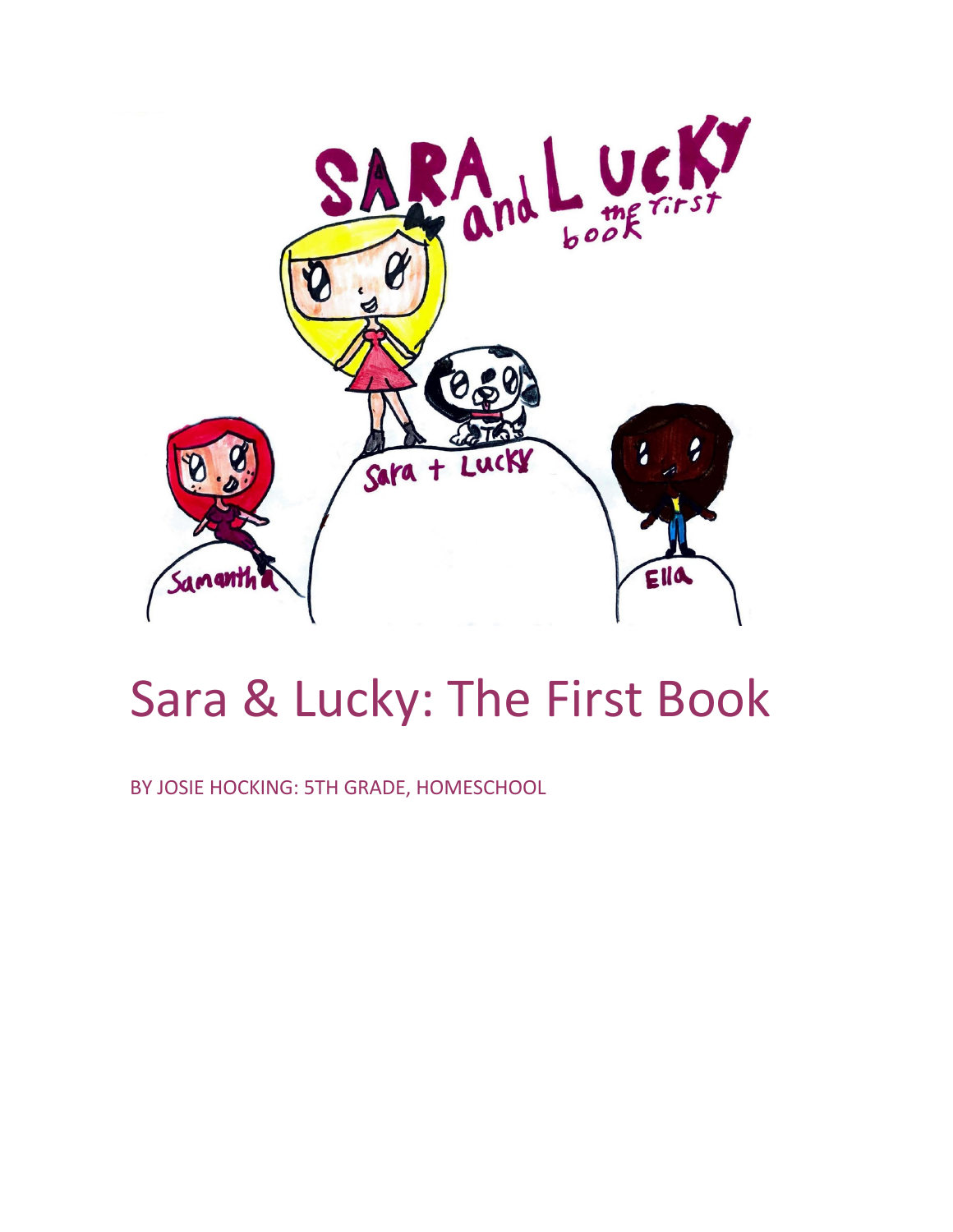

#### *Chapter One*

One morning Sara was in her bed. She woke up and went into her kitchen.

"Time for my delicious breakfast of pancakes with whipped cream and strawberries!" Sara said. Then she ate it.

She put on some shoes and got on her bike. When Sara was on her bike riding by a tree she heard whimpering. Sara got off her bike and looked behind the tree. There was a small Dalmatian puppy.

Sara picked up the pup and saw blood on its paw. "Poor dog! You're lucky I found you or you might have died out here all alone," she said.

The puppy licked Sara's face then it jumped down and rolled over for a belly rub. After a quick belly rub Sara picked the puppy up and looked for a house.

Sara found a house and rang the doorbell. An old lady opened the door. "Hi. So sorry to bother you but is this puppy yours?" Sara asked.

"Oh he *was* mine. I don't want him!" said the lady.

"Can I keep him?" Sara asked the lady.

"I don't care!" screamed the lady slamming the door.

"Looks like I'm taking you home," Sara tells the puppy. "You know how I said you are lucky that I found you?" Sara asks the dog. "Well I can name you Lucky!" Sara says.

Sara gets back on her bike and puts Lucky in her basket. When she gets home she sees that Lucky fell asleep.

When Lucky wakes up, Sara shows him around his new home. Later Sara puts Lucky in her car. "Let's buy you some things," Sara tells Lucky. She starts up the car, puts on music by Taylor Swift and drives away.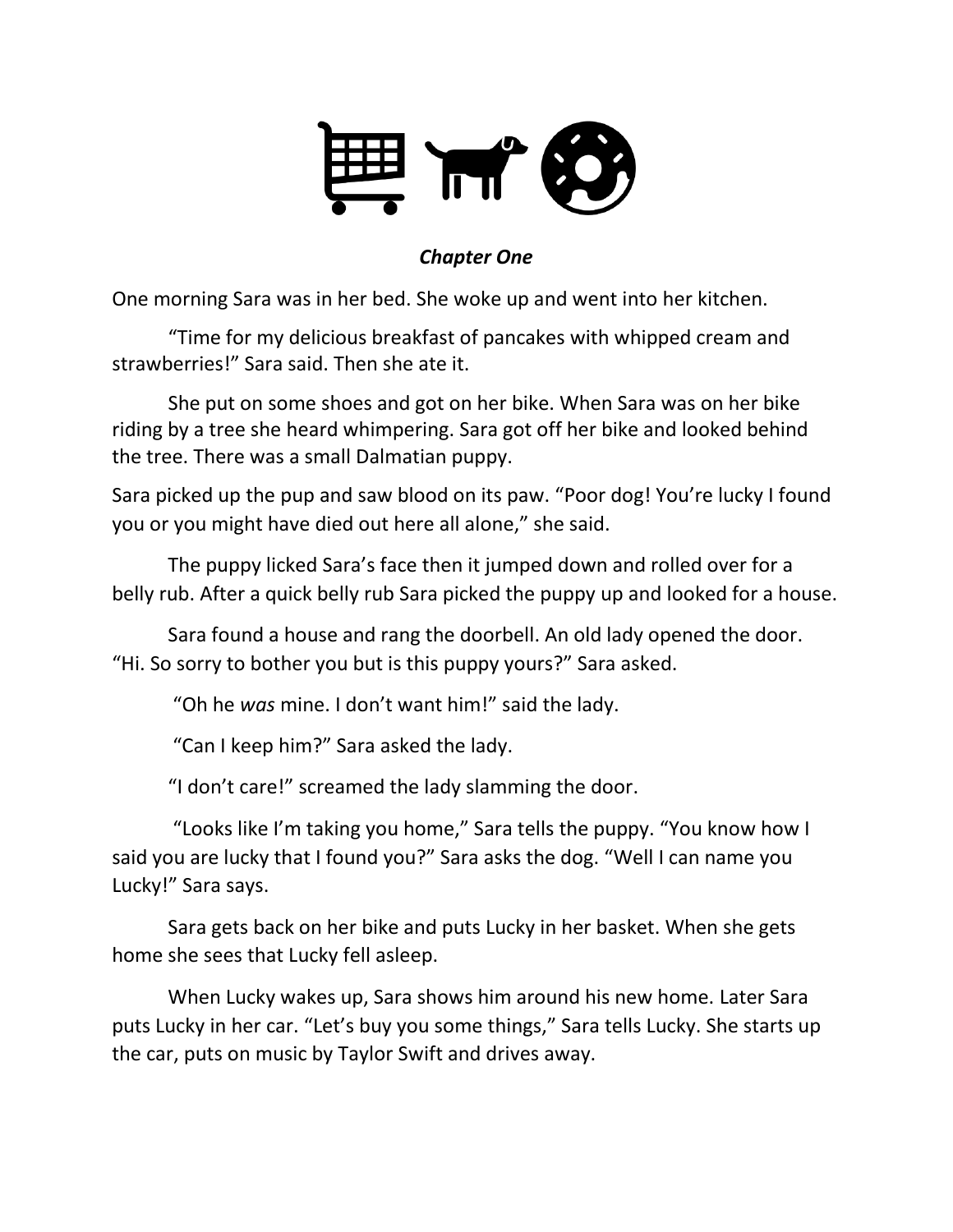Ten minutes later Sara and Lucky get to the pet store. Sara gets a cart and puts Lucky in it. She walks to the dog section of the store and looks at the food. She grabs a blue bag of dog food that says "Puppy Food" on it. She puts the food in the cart. Then Sara looks at toys. She puts a ball and a Frisbee in the cart. Next, Sara puts a food bowl and a water bowl in the cart. Sara picks out a yellow collar and a blue leash.

At the checkout she sees a name tag in the shape of a bone. She tells the cashier that she would like a name tag for her puppy.

"What's his name?" asks the cashier.

"Lucky," says Sara.

Sara pays for Lucky's new name tag and other new things and heads home.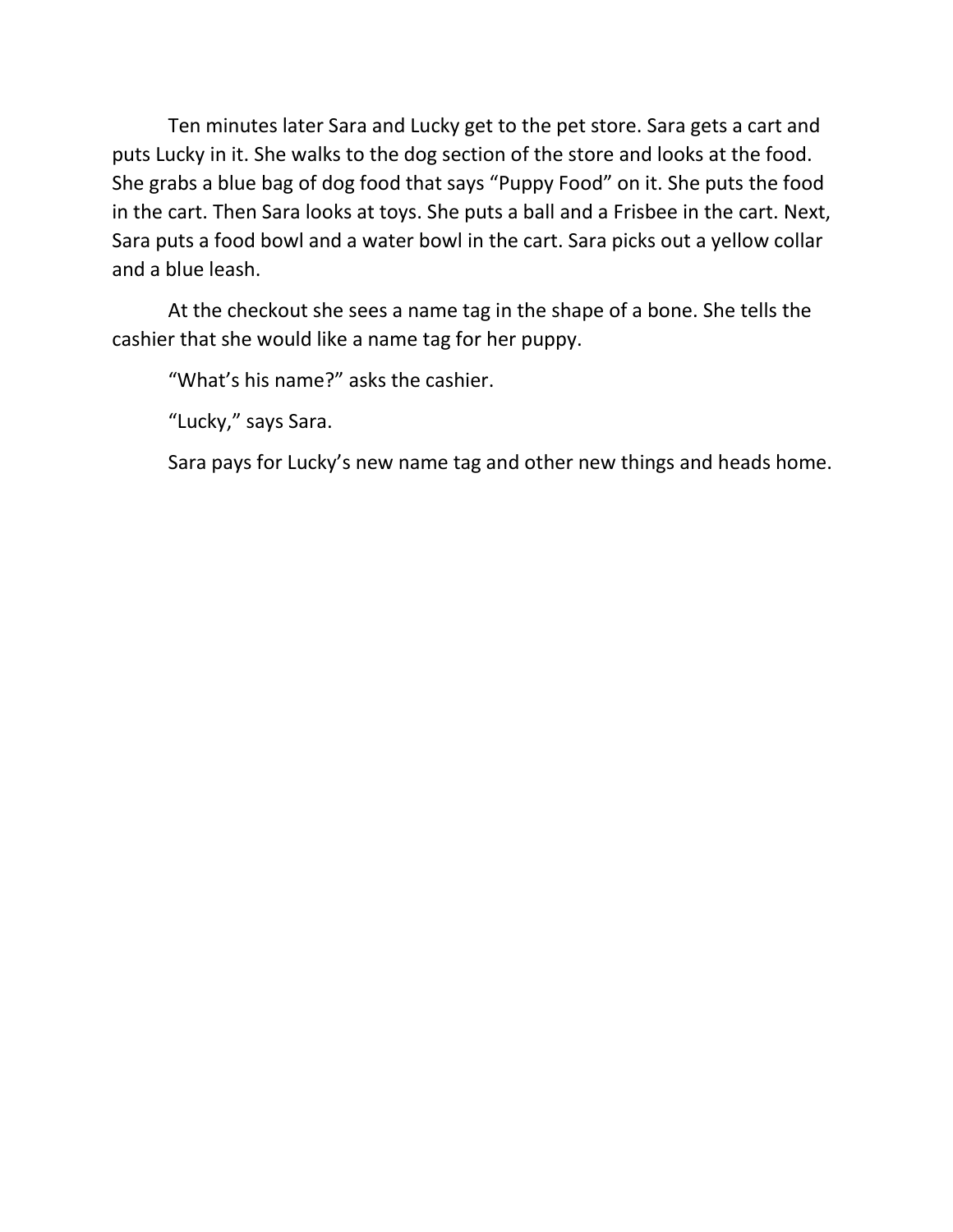

#### *Chapter Two*

**At home, Sara realizes she forgot to get a bed for Lucky. "Looks like you'll be sleeping with me tonight," Sara says.** 

**Sara washes Lucky's bowls and fills them with food and water. Sara sets the bowls down. Lucky loves the food!**

**Sara finds Lucky's new collar and name tag. She puts the tag on the collar, and once Lucky finishes eating she puts the collar on him.**

**Sara checks Lucky's injured paw and wipes off the dried blood. Sara kisses his soft puppy head "There we go! All cleaned up," Sara says to her new pup.** 

**Later Sara walks into her room and sees Lucky on her bed. "Oh, Lucky," says Sara laughing as she pats his head. Lucky licks her face. "Good boy," Sara says.** 

**Sara's phone rings "Hello?" says Sara. "No," says Sara. Then she says "Okay, be there in a second! Bye." Sara puts on her shoes and leaves the house.** 

**Lucky misses Sara and whimpers until Sara gets back home.**

**"Hi Lucky!" Sara says when she returns. Lucky excitedly barks. Sara sits on her bed and tells Lucky where she went.**

**"So Lucky, the person calling me was my sister. She needed my help baking** *dog cookies* **because her dog Sally's birthday is in two weeks , and she said you are invited! We are going!" Sara tells Lucky.** 

**Lucky looks on the floor and looks at a slipper. He jumps off the bed and chews the slipper. "No," says Sara.**

**Lucky barks playfully then he runs around the house. He runs back to Sara's room. "Aww," says Sara.**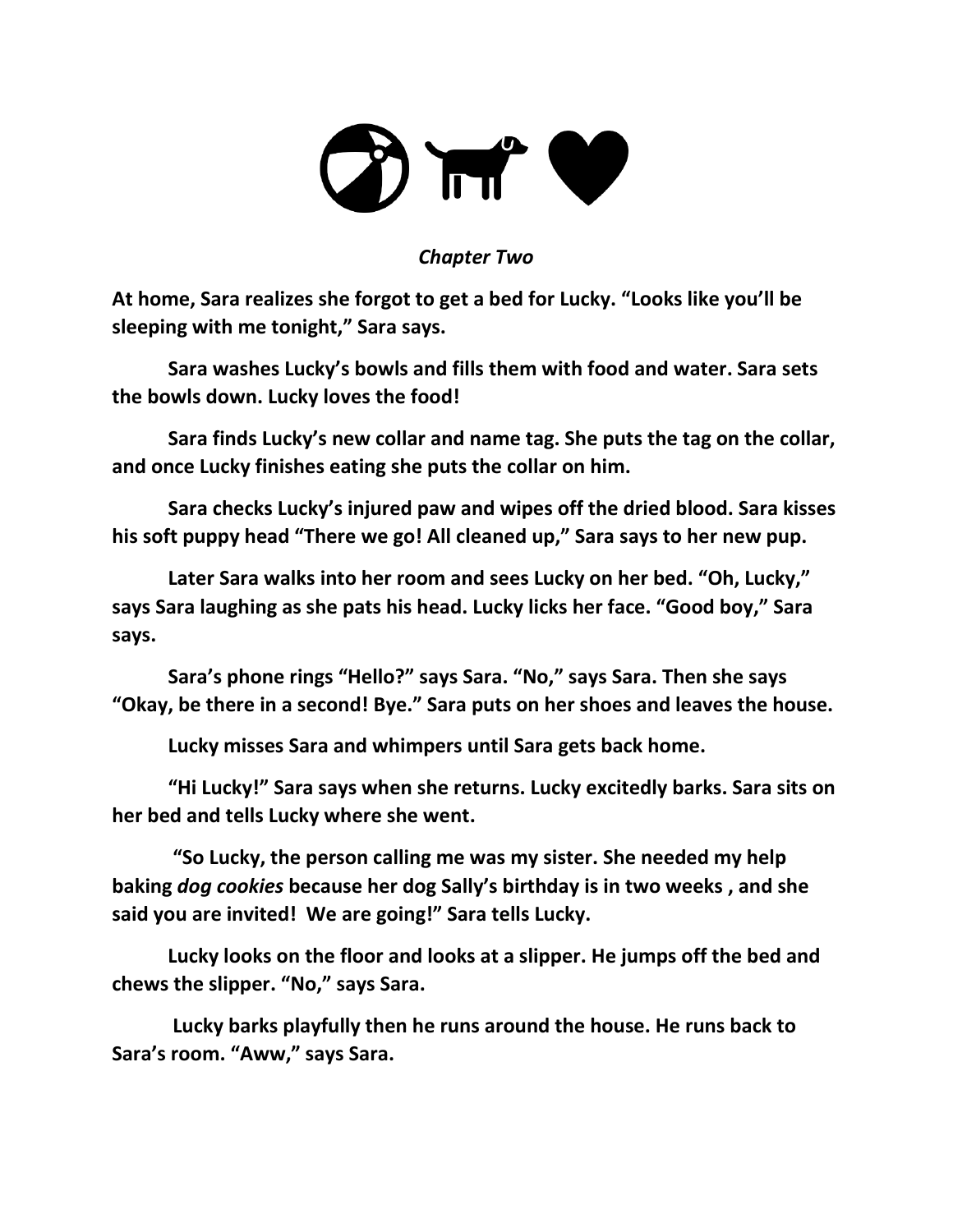**Sara picks up his toy ball. "Sit," she says. Lucky sits. "Fetch," Sara says throwing him the ball. Lucky runs after the ball as fast as he can. "Good boy!" Sara says to Lucky.**

**Sara looks at the clock on her bedside table. The clock says 1:03. Sara was supposed to be making this week's** *Sara's Beauty Corner* **video to post on YouTube!** 

**Sara quickly got her phone and started recording. "Hey guys. Sorry I'm late. I was playing with my new puppy!" said Sara. She grabs Lucky.** 

**"Here he is My new puppy Lucky." Sara made a new D.I.Y (or five.)**

**1: a color changing pillow** 

**2: a Dalmatian shirt** 

**3: dog paw print note book**

**4: turning an old lipstick into a marker**

**5: turning an old eyeshadow into paint**

**"Okay so I hope you liked my new D.I.Y makeup, the paw note book, the pillow and the shirt. Bye guys," says Sara.**

**Sara stops recording and posts her video on YouTube. Sara gets Lucky's new leash out of the pet store bag. She clips it to his collar. "We are going for a walk," says Sara patting Lucky.** 

**Sara unlocks her door and walks outside with Lucky. She shuts the door behind them and locks it. Lucky sniffs a leaf and when he lifts his head up there is a leaf on his nose! Sara looks down at him "Oh silly puppy!" she says. Lucky barks he saw a… SQUIRREL? "Calm down Lucky!" says Sara.**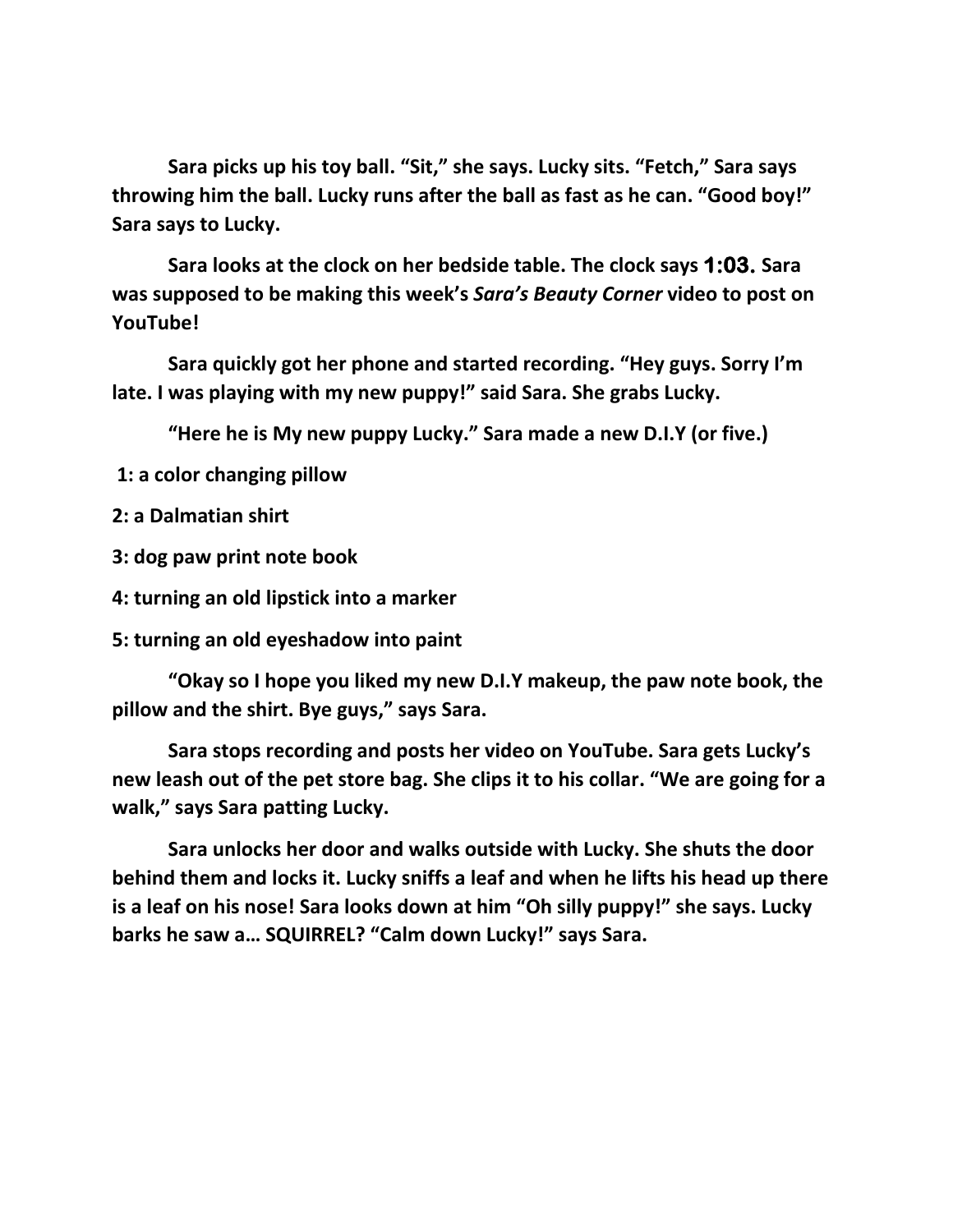

### *Chapter Three*

"Hey, Lucky I just thought of a nickname for you" Sara tells the pup. "*Cutie pie!*" says Sara. Lucky scratches at his face and looks at Sara. "Here you go," says Sara taking the leaf off his nose. Lucky barks. "You seem to like barking" Sara tells Lucky. Lucky barks again "A LOT!" she tells him.

Sara turns around and they go back home. When they get home Sara texts her cousin.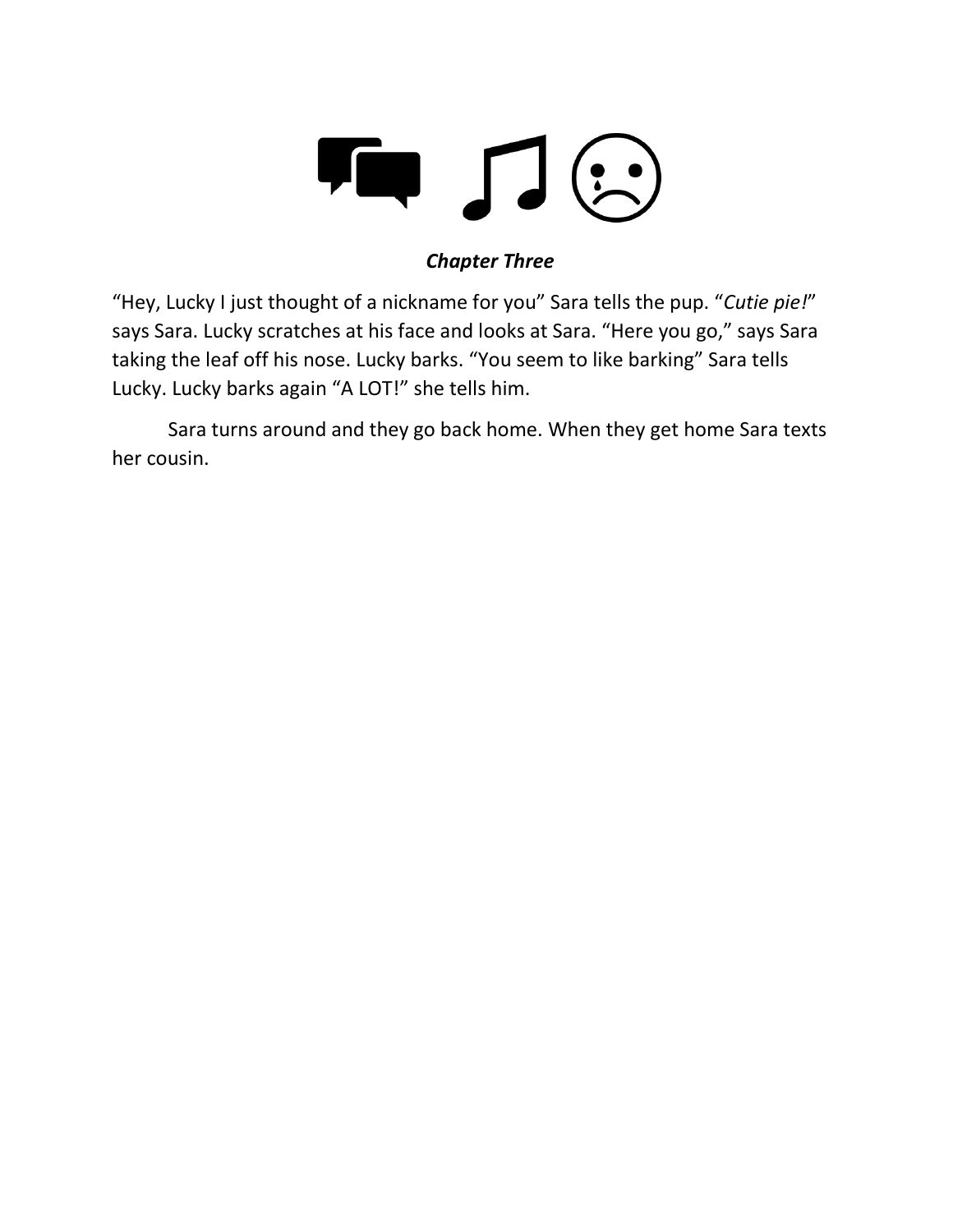## **Verizon 6:31 77%**

hi

### **Red=Ella white=Sara**



Sure, I would love to meet him  $\odot$ 

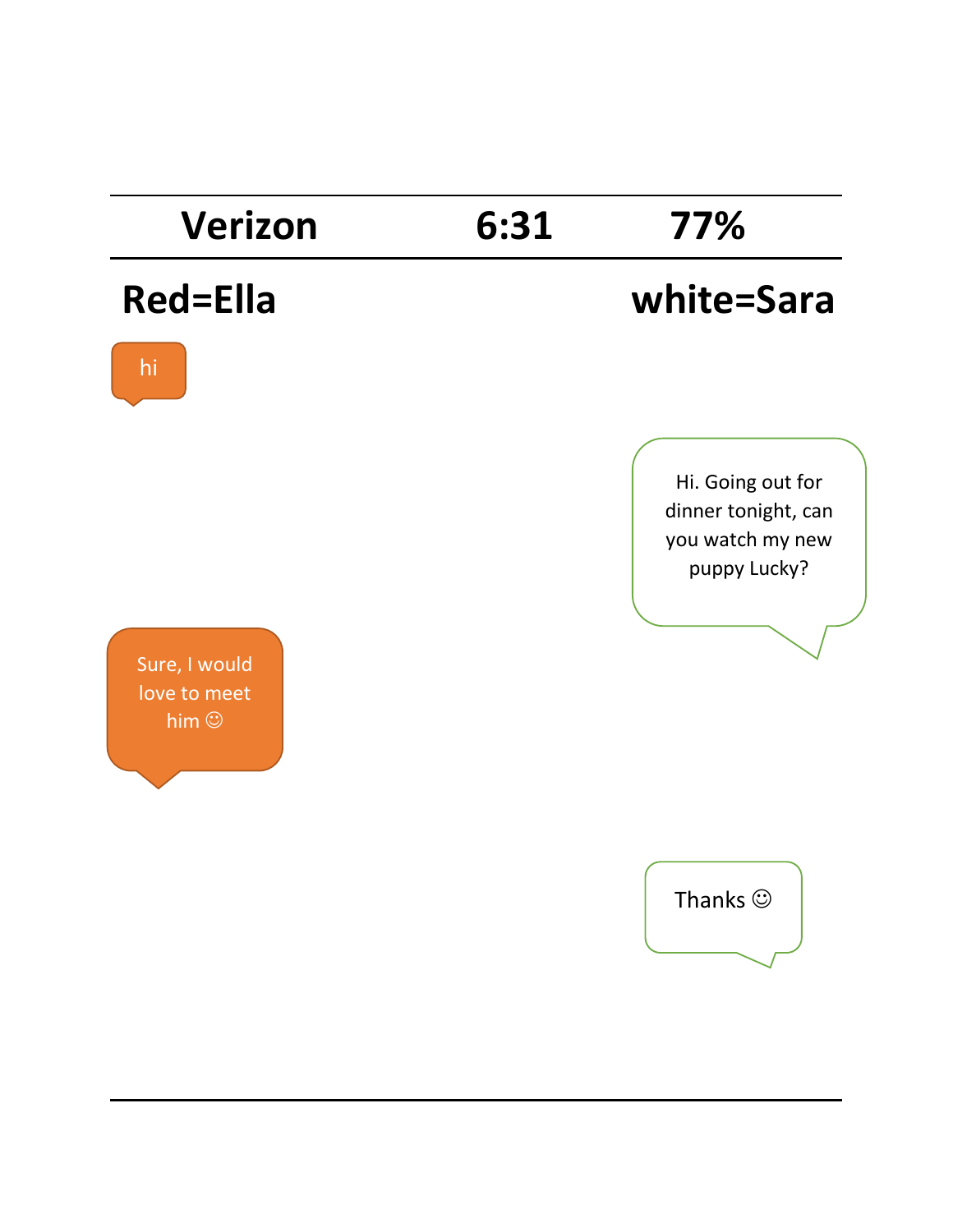Later Sara's cousin Ella arrived. "Hi Sara!" said Ella giving Sara a hug.

"Hi Ella!" said Sara. Ella looked at Sara's feet where Lucky was laying.

"And this must be Lucky!" says Ella. "Hi! My name is Ella!" says Ella. Lucky barks happily. Sara gets in her car and leaves.

"So! What do you wanna do Lucky?" asks Ella. "Let's listen to *Blank Space,*" says Ella putting on Taylor Swift's song from her album *1989.*

Ella feeds Lucky and sings, "But I've got a blank space baby and I'll write your name… on my list of world's cutest dogs!"

Ella made spaghetti for dinner for herself. A few hours later Sara gets home. Before Ella leaves for home she kisses sleeping Lucky on the head.

"Bye Sara," Ella says. Sara picks Lucky up and puts him on her bed. Sara gets into her pajamas and lays down with Lucky.

The next day Lucky wakes up and licks Sara's face. "Hi Lucky," says Sara, yawning. Lucky was hungry. Sara got out of bed and made Lucky's breakfast and her own breakfast.

Sara watched TV when she was done eating. Then the door opened. Lucky was still eating when he felt hands around him picking him up. It was a criminal who was stealing Lucky! He put duct tape around Lucky's snout, so he couldn't bark. (W*arning! don't put duct tape on your dog if you have one – it's very cruel)* and the criminal stole Lucky.

Sara came into the kitchen and saw Lucky's collar on the floor and the open door "*NOOOOOOOOO!!!!!"* she screamed. Then she started to cry.

She texted everyone in her group message.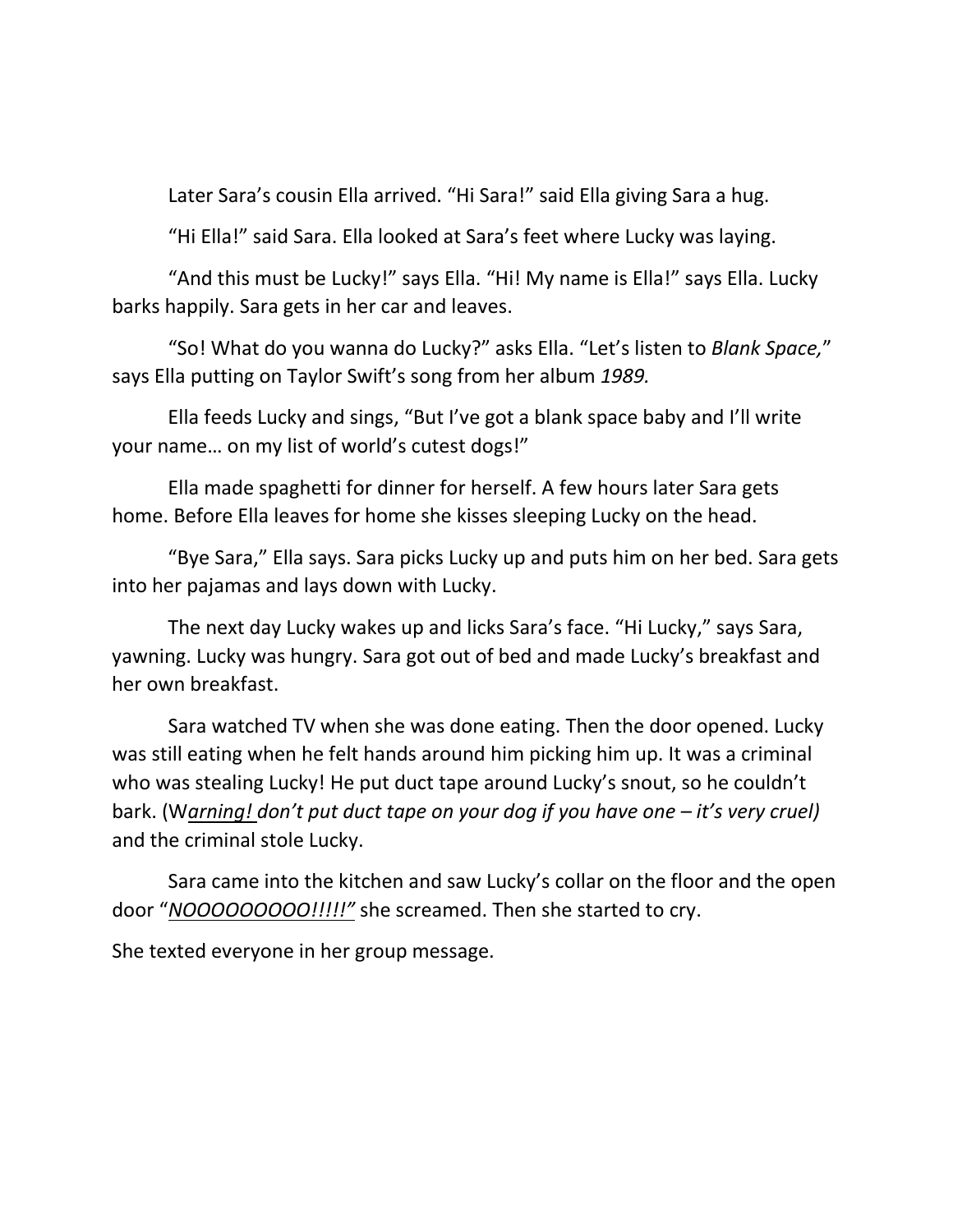# **Red=Ella blue=Samantha white=Sara**

**Verizon 9:59 55%**

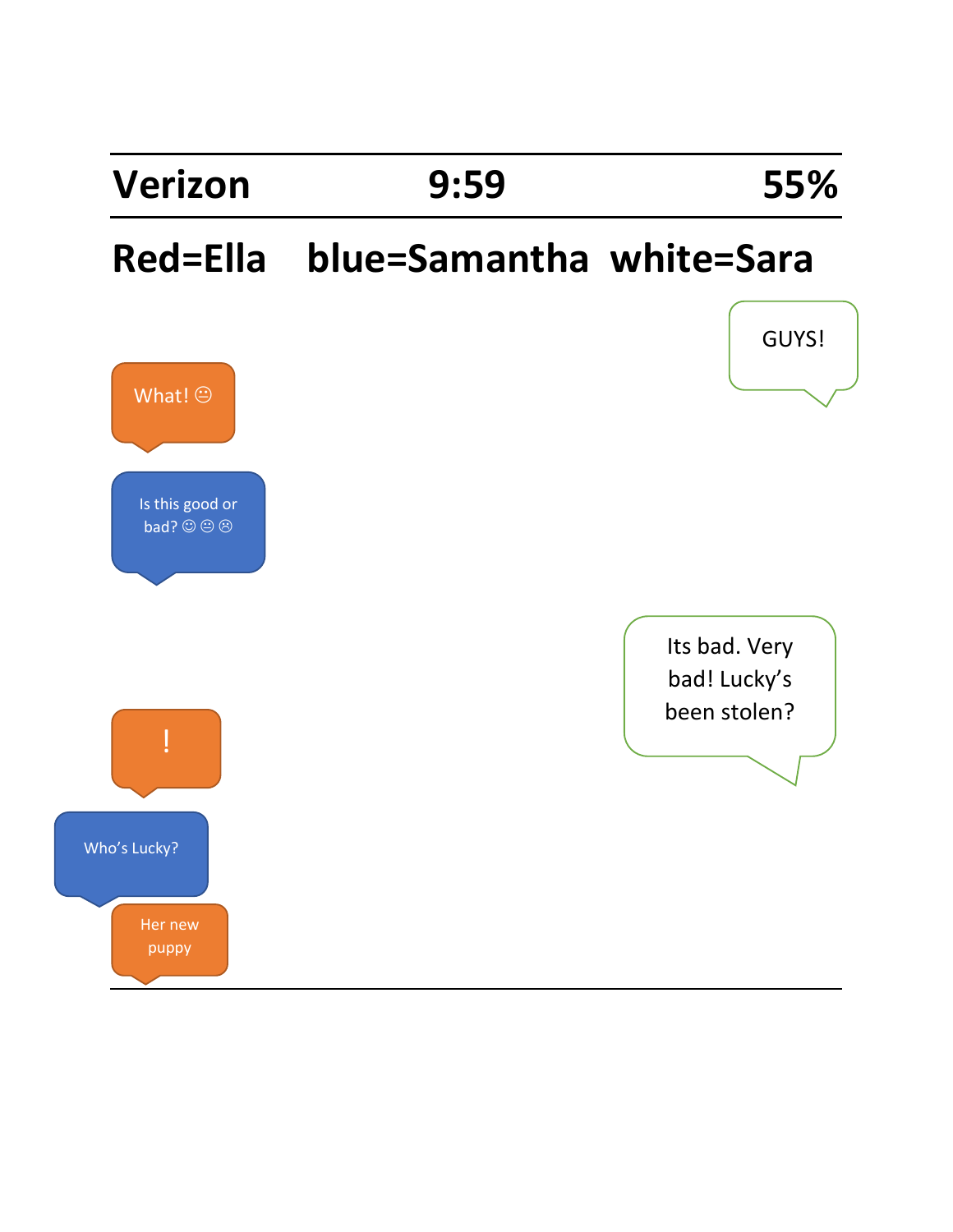# V TT

#### *Chapter Four*

Sara's friend Samantha and Ella came over to Sara's house. "Samantha and I are so worried," Ella said.

Sara's phone rang. Samantha and Ella could hear the other person "Hi Sara. So I'm in my car and I see a man in a car with five dogs, and I think one is Lucky, your dog that you sent me a picture of."

"Oh my god!!!" Sara exclaimed.

''That was my mom. She found him" says Sara. Then the doorbell rings. Sara runs over to the door. "*LUCKY!!!!!!!!!!!!!!!!!!!!!!!!!!!!!!!"* says Sara.

Lucky was so happy he leaped out of Sara's mom's arms and knocked Sara over giving her puppy kisses.

"Oh Lucky!" she said. Lucky barked. He was glad to be home. "You have *noooo* idea how much I've missed you!!!" Sara tells Lucky. He licks her face. Sara looks at Ella and Samantha.

Samantha was smiling. "I think its time we go home," Ella said.

"I'll text you when I get home" says Samantha. So Samantha did text Sara when she got home.

Sara checks her phone when it buzzes.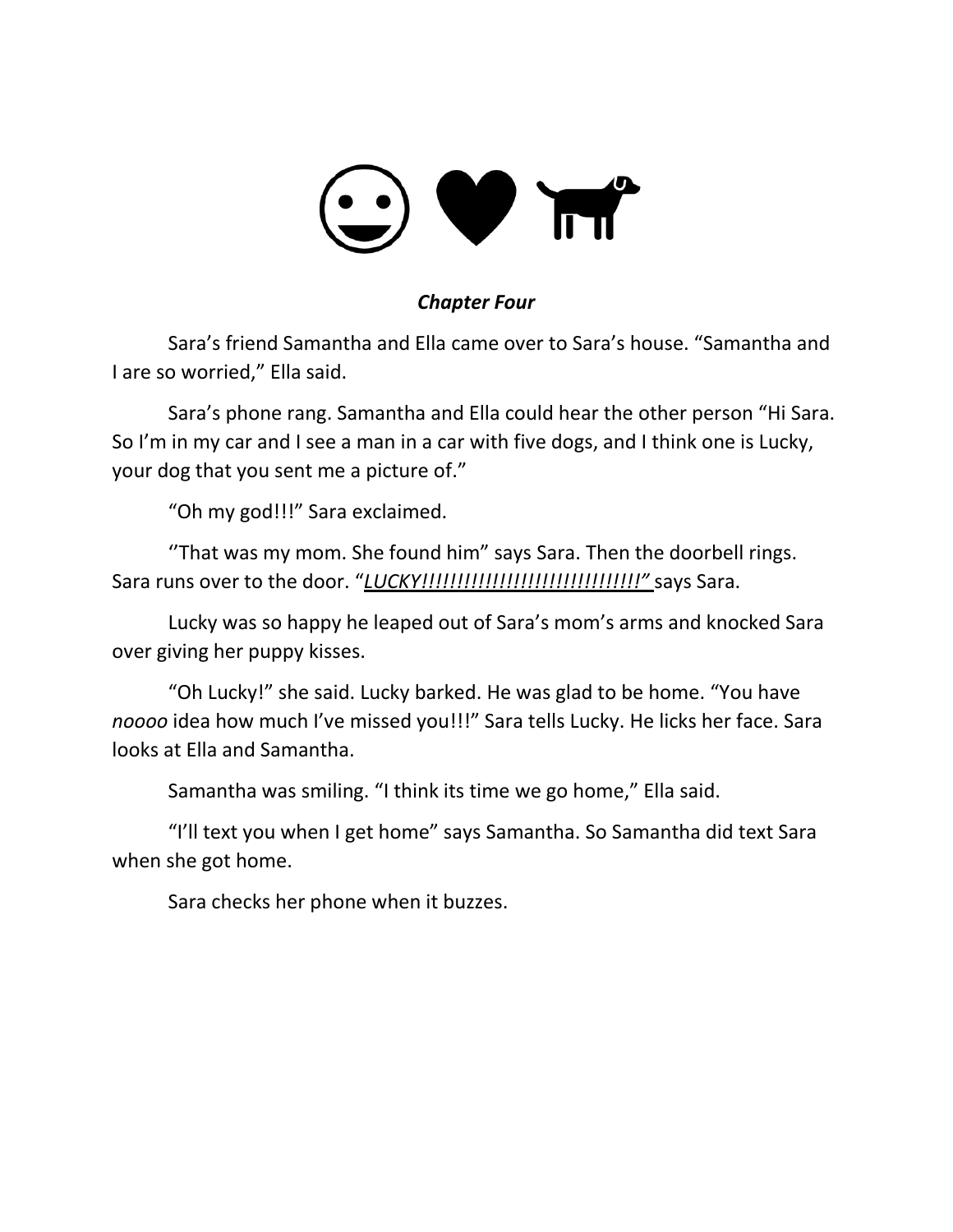# **Verizon 8:50 100% Red-Ella blue=Samantha white=Sara**  Hi Sara Hey  $\textcircled{\small{\texttt{I}}}$  I can't stop smiling now that Lucky's back I may get a corgi puppy soon! "woof" Hi. Now *I'm* home and *I'm* texting you Why are you saying I'm like that? *I'm* doing it for fun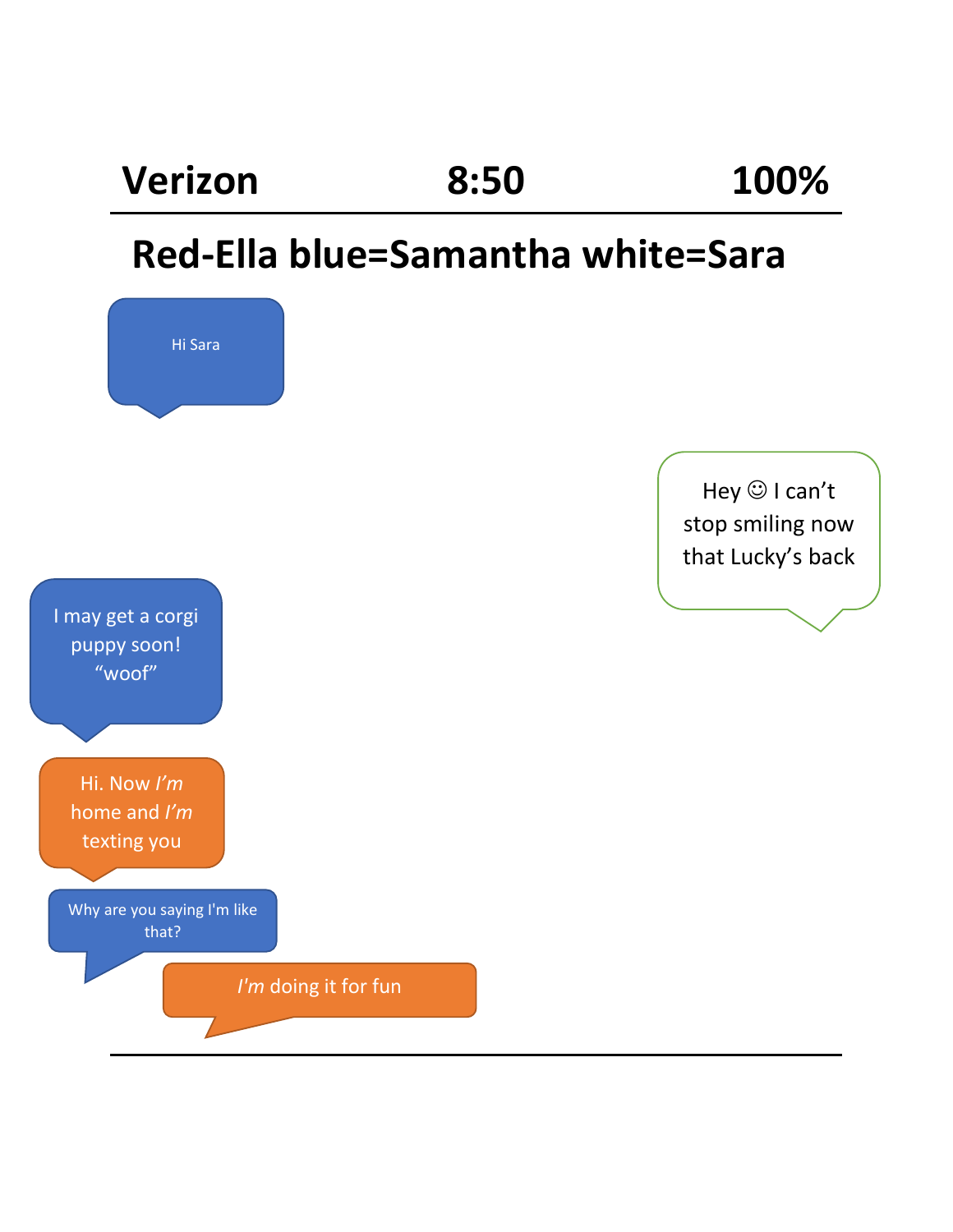Sara checks the time. "I have to go buy you a dog bed *now!"* Sara tells Lucky. Then she goes to buy him a bed, leaving Lucky home by himself.

Lucky misses Sara and cries. A little later Lucky needs to go outside. Sara isn't home yet, so he

#### Well... you can guess

**And then he...............** 

"LUCKY!!!"

And yes… Lucky did do that. All over a book!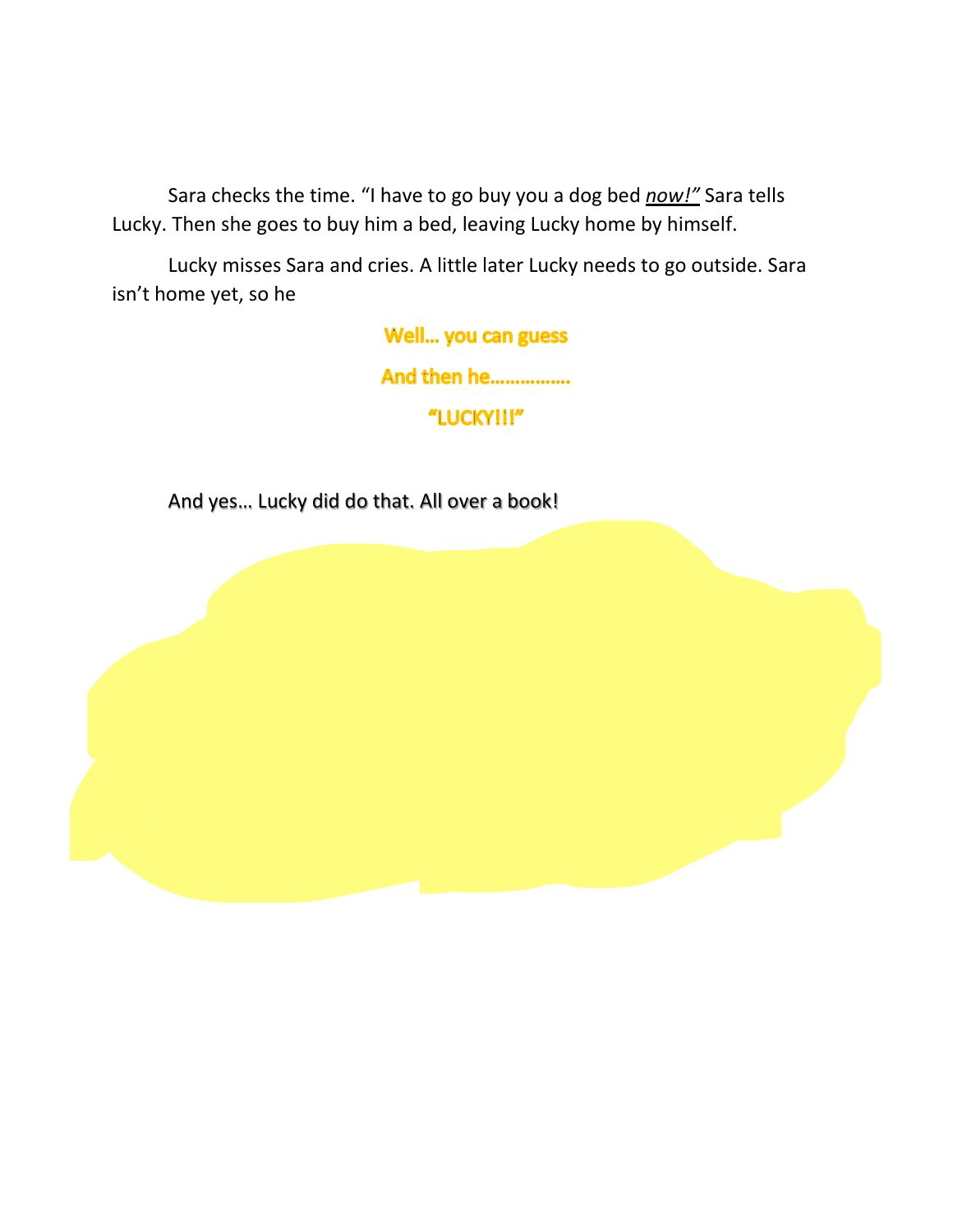Then (dramatic pause) …Sara got home. "Well, you are sure *LUCKY!* I love you!" says Sara looking at the book. Lucky was scared. Sara looked at her clock. "7:59 time for bed!" she tells Lucky. Sara puts Lucky's bed in her room and Lucky goes to sleep.

**\_\_\_\_\_\_\_\_\_\_\_\_\_\_\_\_\_\_\_\_\_\_\_\_\_\_\_\_\_\_\_\_\_**

**\_\_\_\_\_\_\_\_\_\_\_\_\_\_\_\_\_\_\_\_\_\_\_\_\_\_\_\_\_\_\_\_\_**

**\_\_\_\_\_\_\_\_\_\_\_\_\_\_\_\_\_\_\_\_\_\_\_\_\_\_\_\_\_\_\_\_\_**

**\_\_\_\_\_\_\_\_\_\_\_\_\_\_\_\_\_\_\_\_\_\_\_\_\_\_\_\_\_\_\_\_\_**

**\_\_\_\_\_\_\_\_\_\_\_\_\_\_\_\_\_\_\_\_\_\_\_\_\_\_\_\_\_\_\_\_\_**

Write what *you* think Lucky dreamed about:

**Name:\_\_\_\_\_\_\_\_\_\_\_\_\_\_\_\_\_**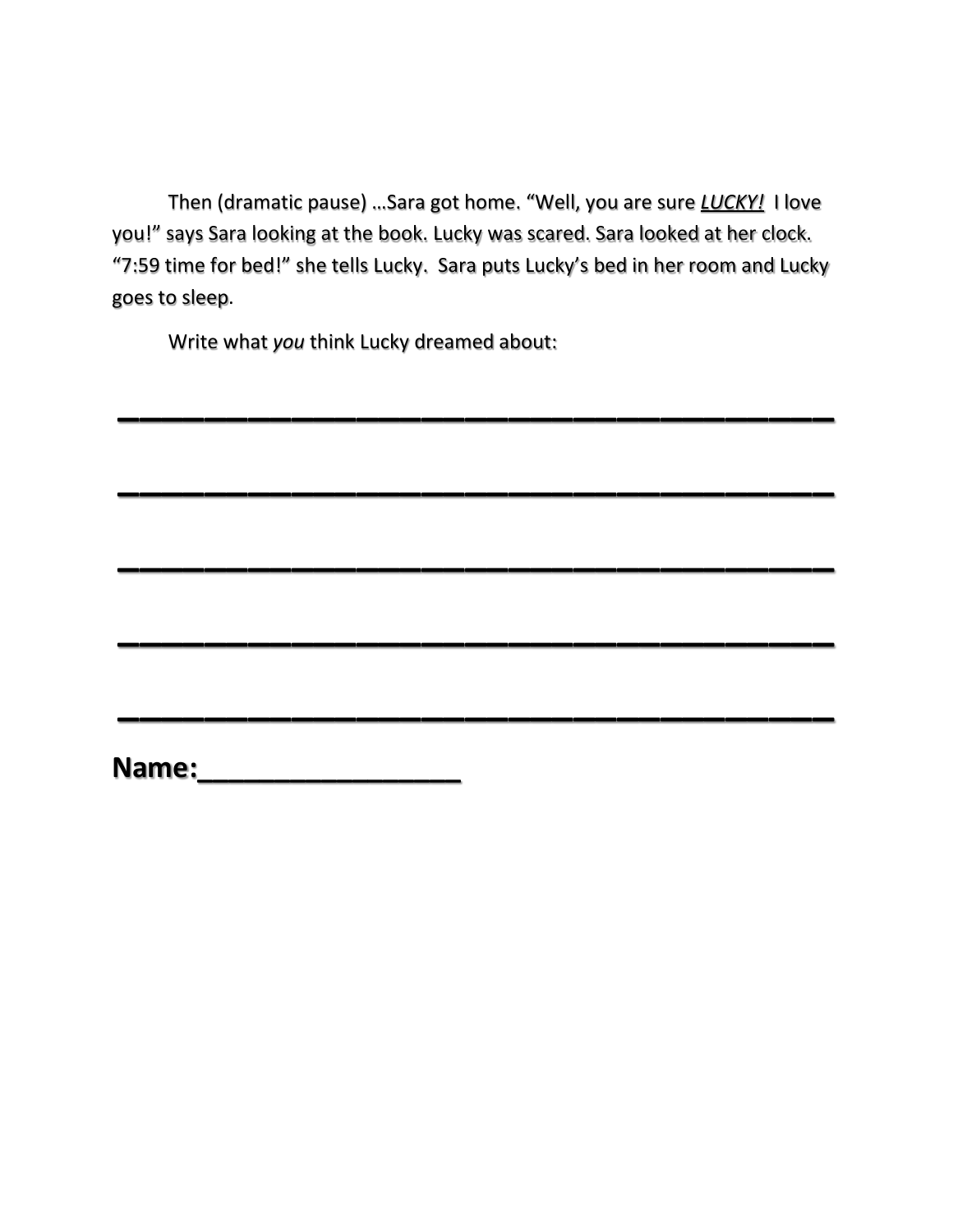

### *Chapter 5*

The next morning when Lucky and Sara woke up Sara saw she had a message from Samantha or Ella.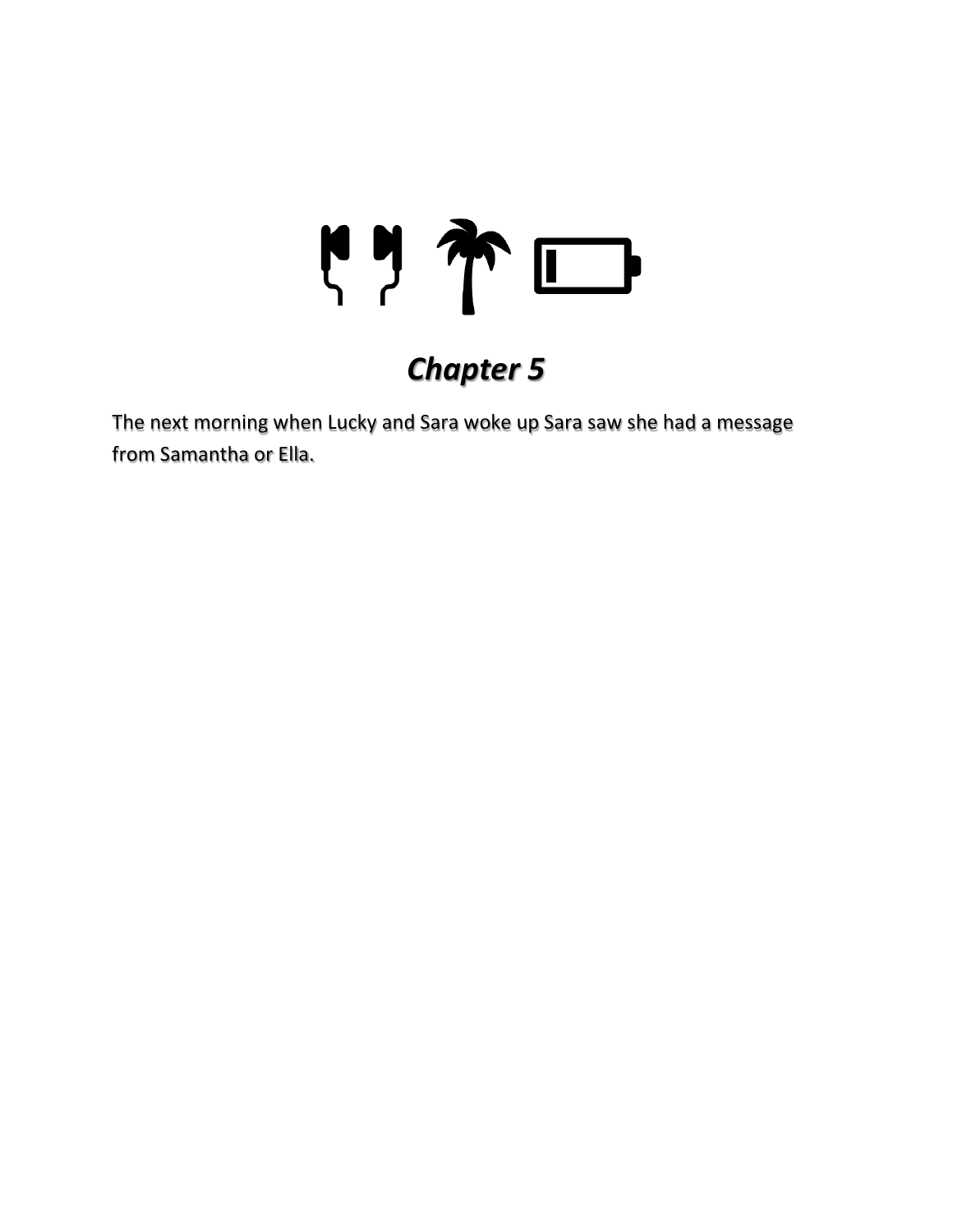### **Verizon 6:57 100%**

Girls!!!!! did you see?!?

Taylor swift is having a concert today!

But that's in California

See what?

### **Red=Ella blue=Samantha white=Sara**

Well, I got three tickets. Also, Sara can bring Lucky, I booked us a hotel room, they allow dogs. Also I got plane

### Oh my god! I love reputation! Let's go!